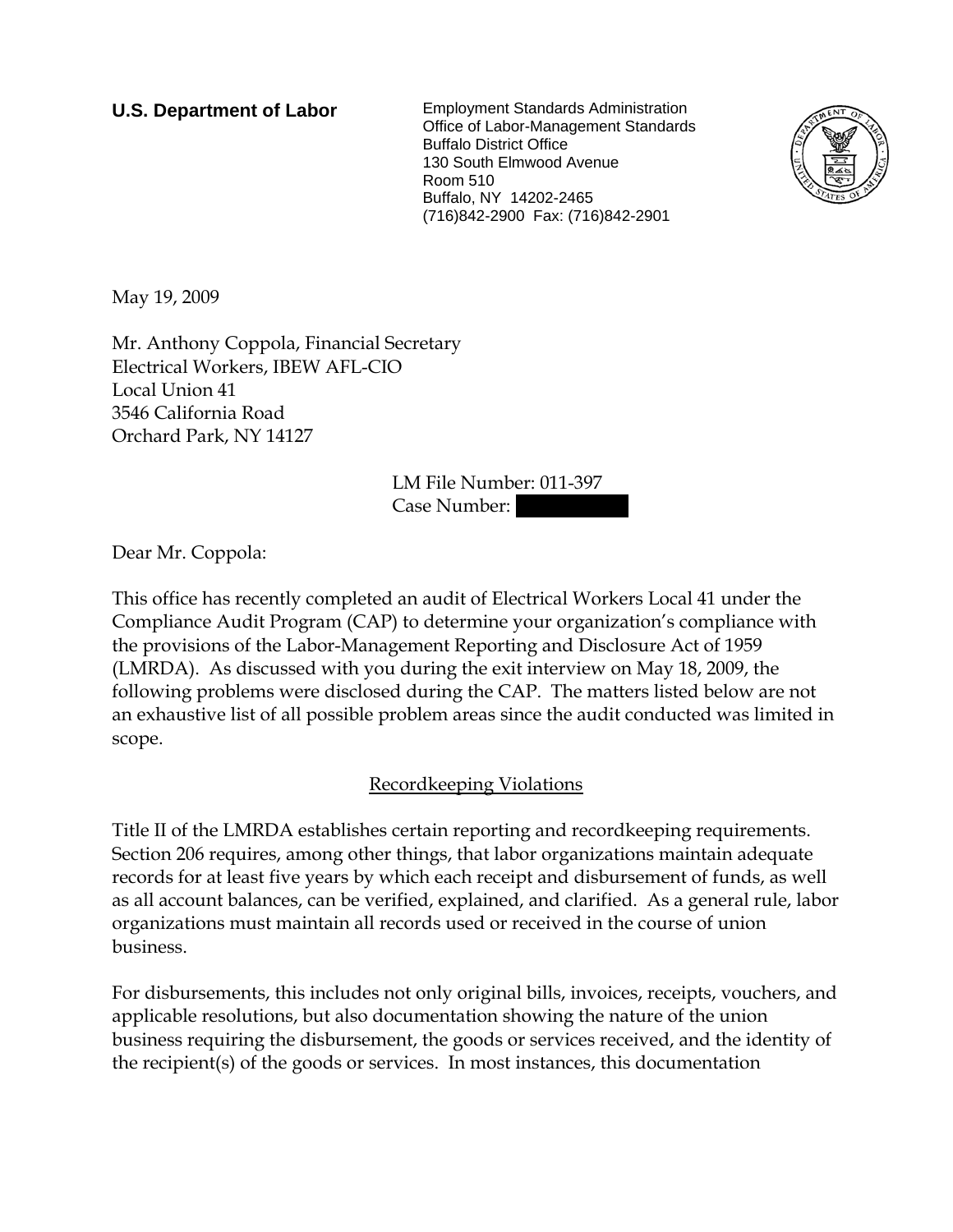requirement can be satisfied with a sufficiently descriptive expense receipt or invoice. If an expense receipt is not sufficiently descriptive, a union officer or employee should write a note on it providing the additional information. For money it receives, the labor organization must keep at least one record showing the date, amount, purpose, and source of that money. The labor organization must also retain bank records for all accounts.

The audit of IBEW Local 41's records for fiscal year ending December 31, 2008 revealed the following recordkeeping violations:

1. General Disbursements

Local 41 did not retain adequate documentation for payments to  $\hspace{1cm}$ , as umpire for the union's softball tournament. In addition, there was no supporting documentation or record in the meeting minutes on the purchase of two tickets to |||

Retirement Dinner totaling \$500.

As previously noted above, labor organizations must retain original receipts, bills, and vouchers for all disbursements. The president and treasurer (or corresponding principal officers) of your union, who are required to sign your union's LM report, are responsible for properly maintaining union records.

2. Meal Expenses

Local 41 did not retain itemized receipts for meal expenses totaling at least \$574.63. The union must maintain itemized receipts provided by restaurants to officers and employees. These itemized receipts are necessary to determine if such disbursements are for union business purposes and to sufficiently fulfill the recordkeeping requirement of LMRDA Section 206.

Union records of meal expenses must include not only the itemized receipt but also written explanations of the union business conducted and the full names and titles of all persons who incurred the restaurant charges.

Based on your assurance that the union will retain adequate documentation in the future, OLMS will take no further enforcement action at this time regarding the above violations.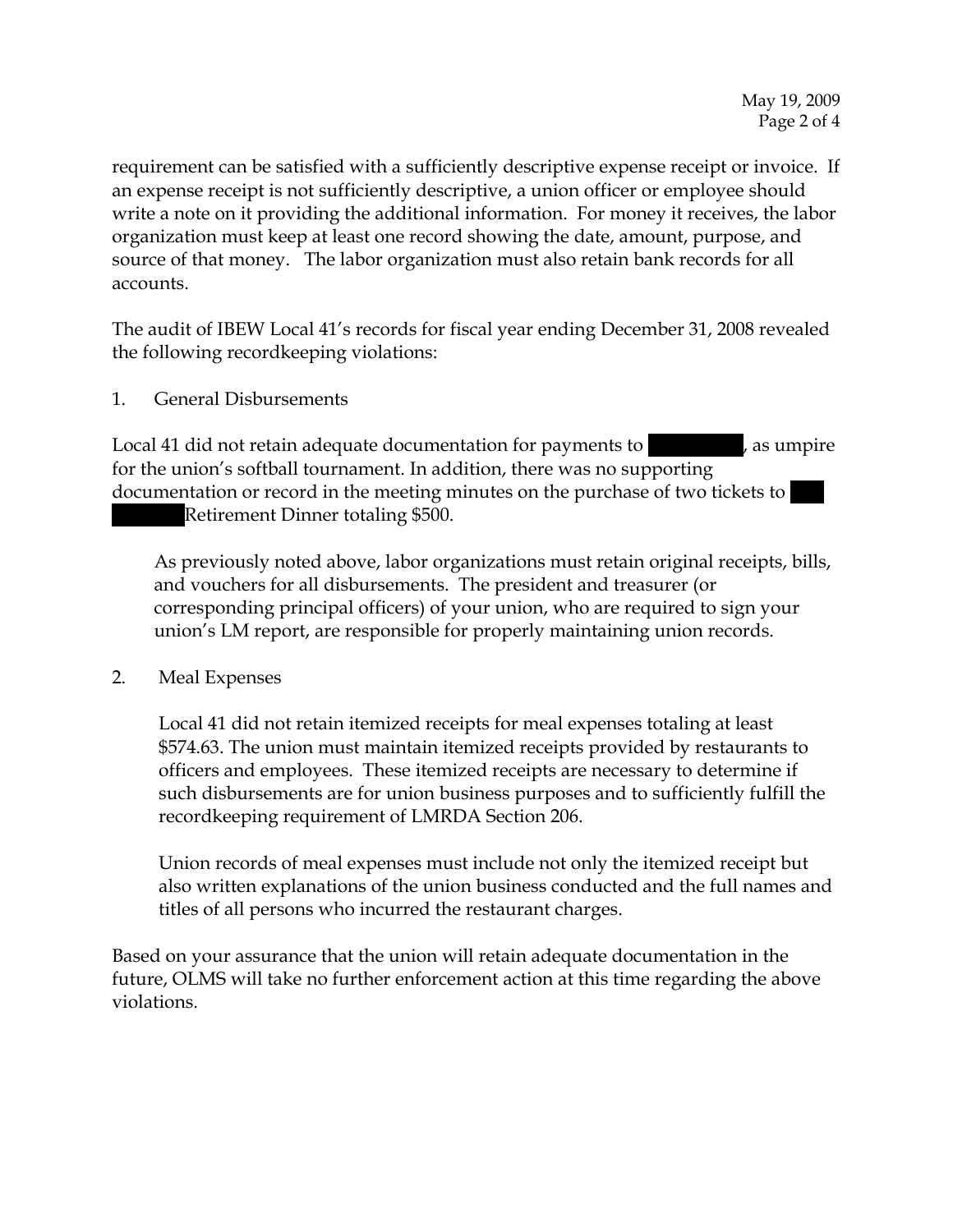## Reporting Violations

The audit disclosed a violation of LMRDA Section 201(b), which requires labor organizations to file annual financial reports accurately disclosing their financial condition and operations. The Labor Organization Annual Report (Form LM-2) filed by IBEW Local 41 for fiscal year ending December 31, 2008 was deficient in the following areas:

1. Failure to Itemize Disbursements

Local 41 did not properly report several "major" transactions in Schedule 18 (General Overhead) and/or other appropriate schedules. A "major" transaction includes any individual transaction of \$5,000 or more or total transactions to or from any single entity or individual that aggregate to \$5,000 or more during the reporting period and which the local cannot properly report elsewhere in Statement B.

The audit found that Local 41 did not properly itemize payments to the New York State Insurance fund that totaled \$5,028 for workers compensation insurance. In addition, a payment was made to  $|$  for \$6,224 for the union's annual outing that was not itemized. These amounts, including any additional non-itemized transactions should be detailed on an initial itemization page for the appropriate schedule.

2. Certificate of Deposit Interest

Local 41 improperly reported the interest received during the reporting period from certificates of deposits. The union reported \$29,966 in interest received, however the records indicate that the union received \$36,848.

For LM reporting purposes, OLMS considers a certificate of deposit to be cash. In Item 40 (Interest) the total amount of interest received by the labor organization from savings accounts, bonds, mortgages, loans, and all other sources should be reported. The purchase or redemption of a certificate of deposit is a transfer of cash from one account to another and, therefore, the local should not report these transactions as receipts or disbursements.

I am not requiring that Local 41 file an amended LM-2 report for 2008 to correct the deficient items, but the local has agreed to properly report the deficient items on all future reports it files with OLMS.